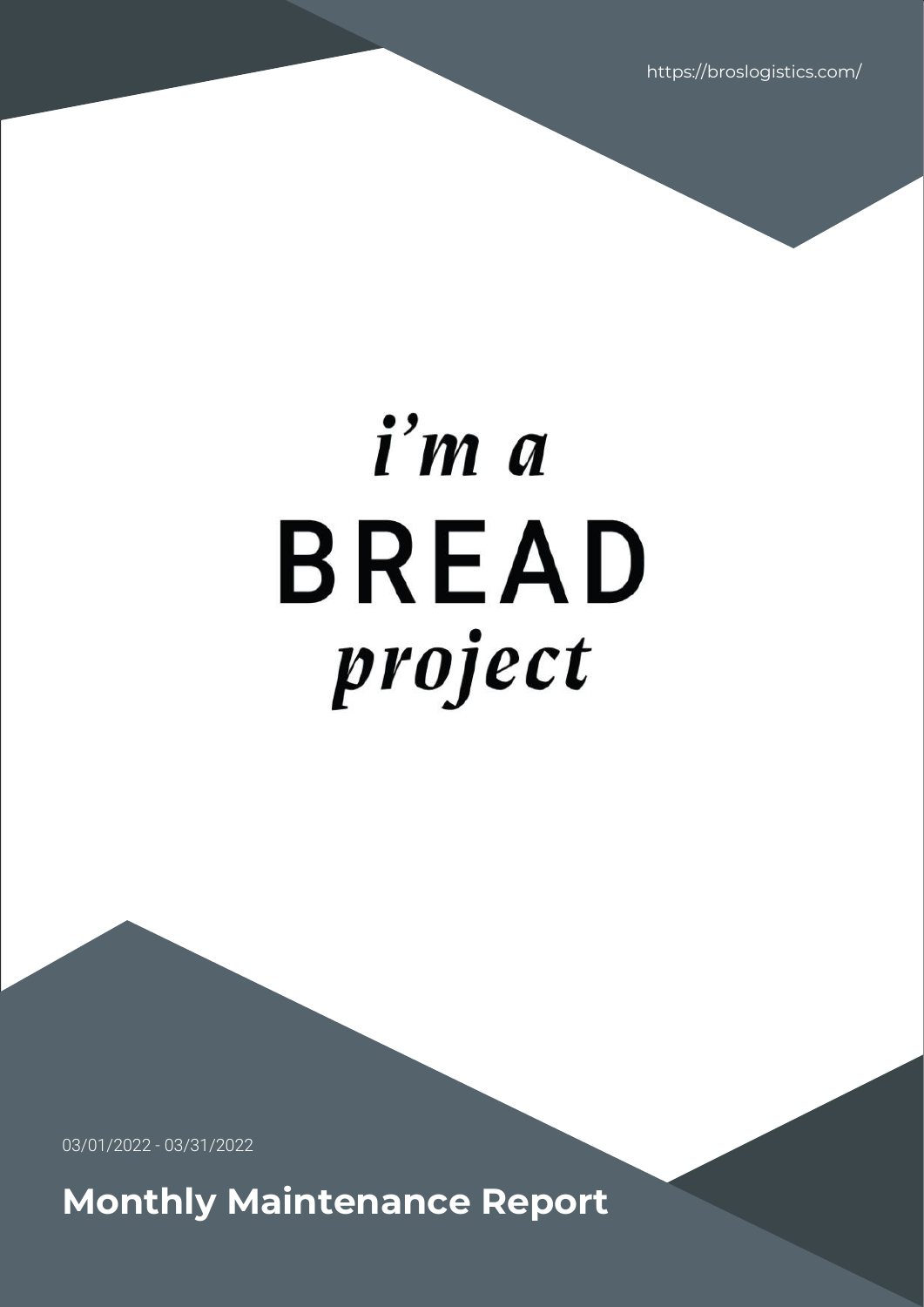# **BREAD**

At BREAD, we protect and maintain your website so that you and your business can win. As a business owner, you have too much on your plate to waste time concerned with whether-or-not your site is functioning properly. Time is precious and our maintenance can give you the peace of mind you need to focus on your business.

The following maintenance report contains the data from key categories relevant to website operation and performance. With your current PLUS Package subscription, we provide several services in order to maintain stability within your website performance. Within this report, you'll find simplified information about your website's updates, security, history, performance, and analytics that can help you discern where you are and drive your future growth.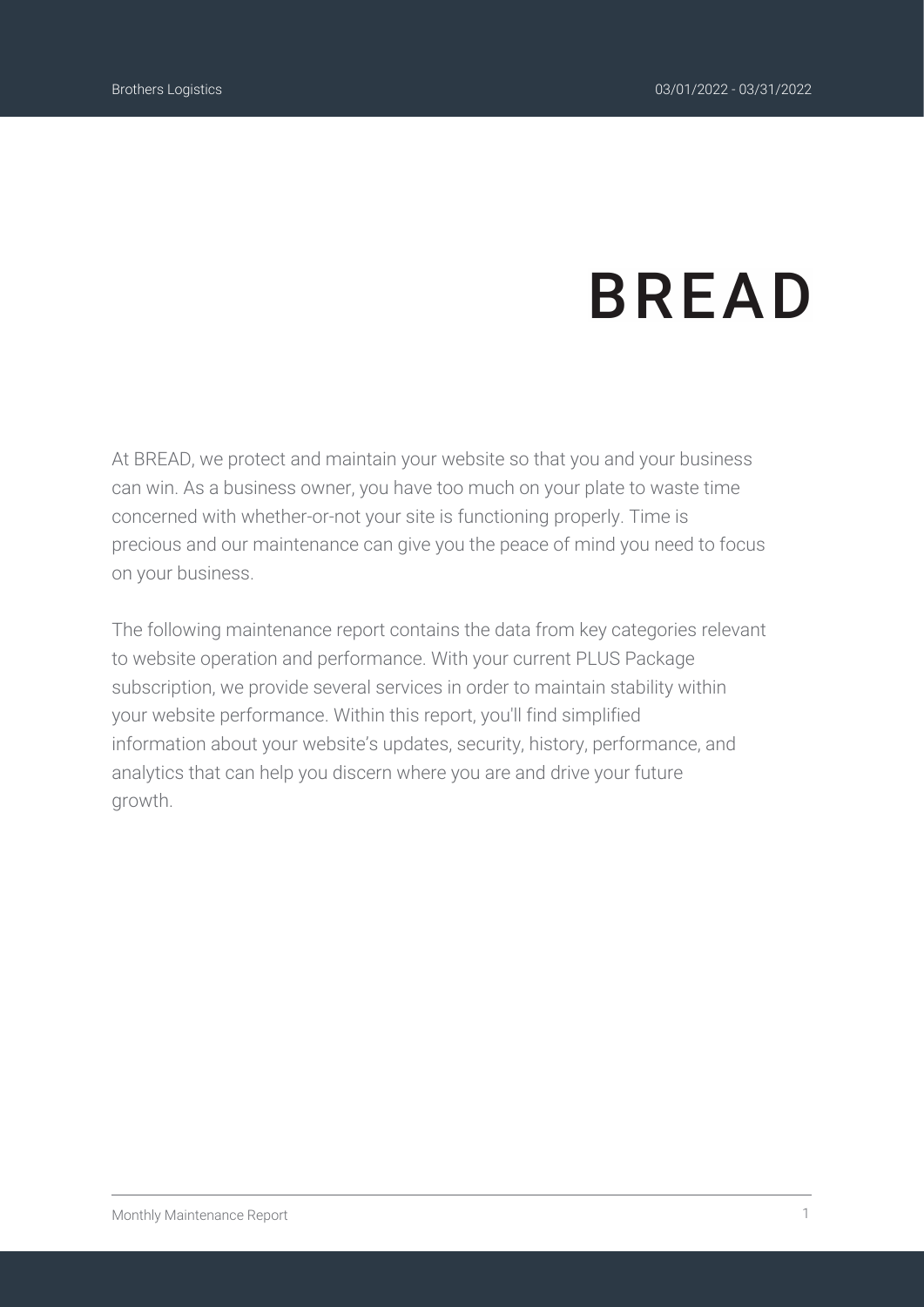## **OVERVIEW**



Website: https://broslogistics.com/ IP Address: 34.105.30.128 WordPress Version: 5.9.2



#### **BACKUPS**

Backups created: 94; Latest one on: 04/06/2022 16:13



#### **UPDATES**

Updates performed: 5



#### **UPTIME**

Overall uptime: 100.000%



#### **ANALYTICS**

Pageviews: 316; Site sessions: 164



#### **SECURITY**

Your website is safe



#### **PERFORMANCE**

PageSpeed score: 96; YSlow score: 88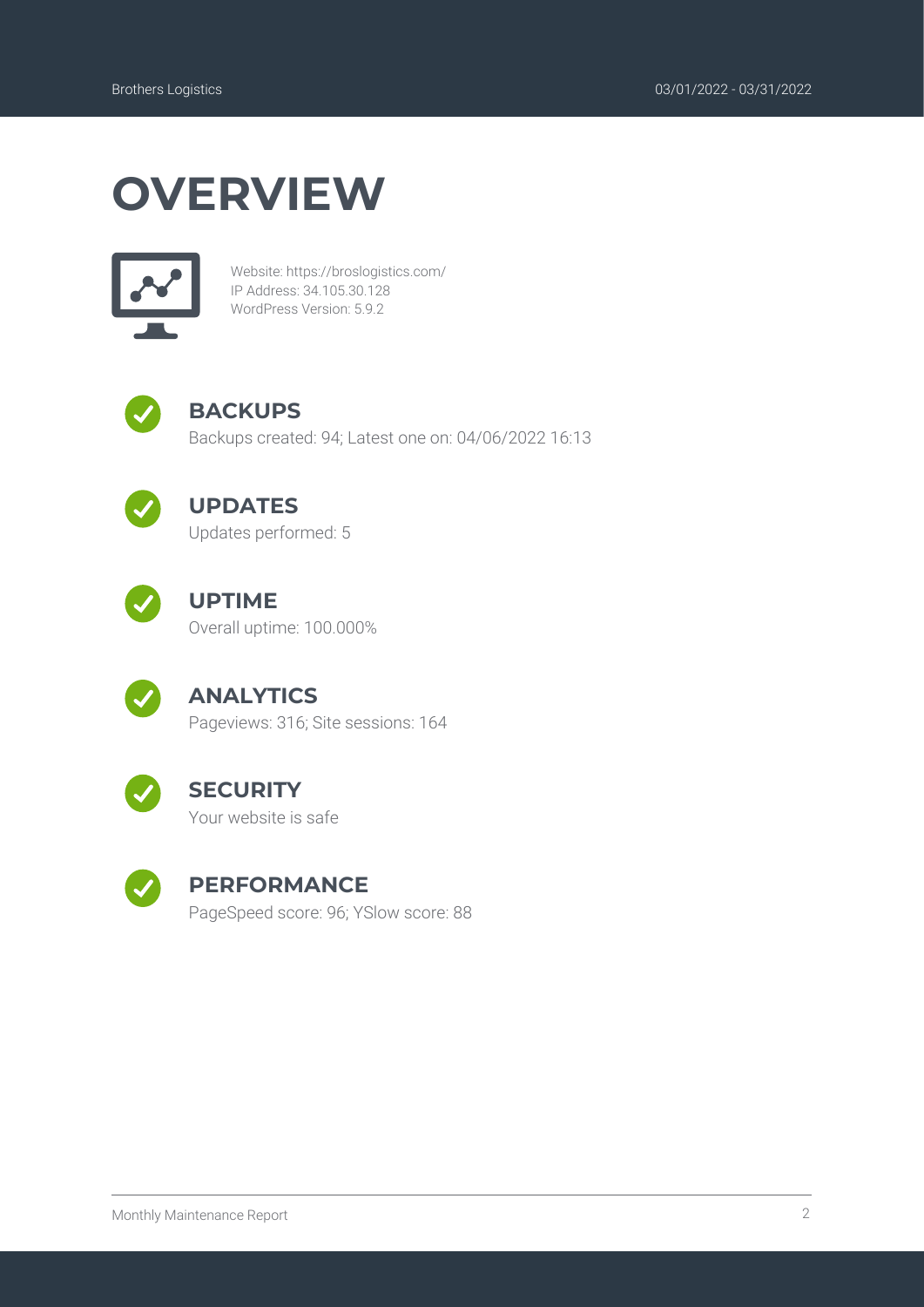

*03/01/2022 to 03/31/2022*

Backups created: **32** Total backups available: **94**

#### LATEST BACKUPS





Backup size 278.22MB



 $\mathbf W$ 

 $\bigodot$ Published posts 5

Approved comments  $\bigcap$ 

Active Theme Creative Bread Studio

 $\bf{(i)}$ 



Active Plugins 13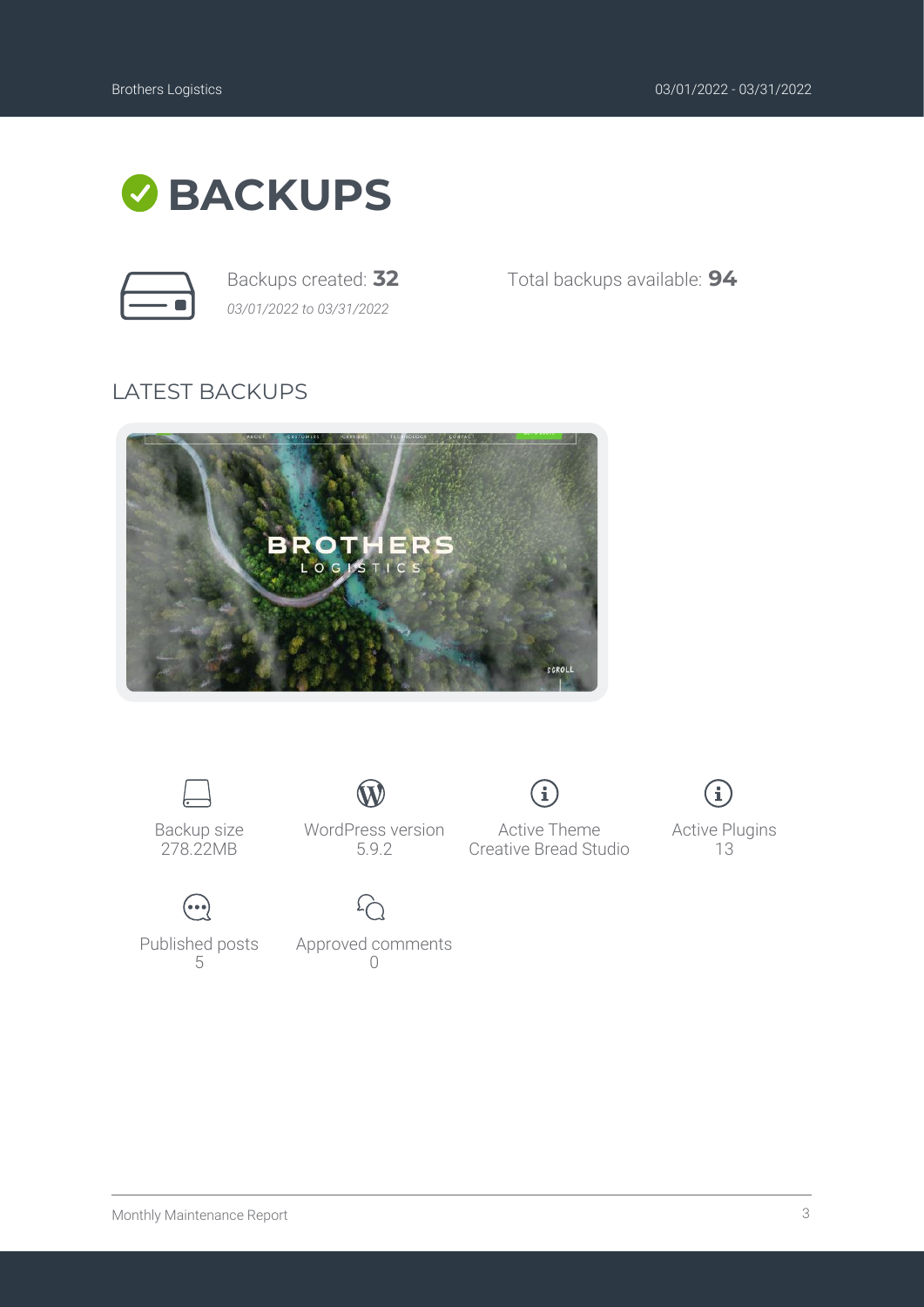### **UPDATES**



Total updates performed: **5** *03/01/2022 to 03/31/2022*

#### OVERVIEW

Plugin updates

**4**

Theme updates

#### UPDATES HISTORY

| Plugin name               | Plugin version      |               |                      | Date       |  |  |
|---------------------------|---------------------|---------------|----------------------|------------|--|--|
| Yoast SEO                 | 18.0                | $\rightarrow$ | 18.2                 | 03/01/2022 |  |  |
| <b>WP Rocket</b>          | 3.10.7              |               | $\rightarrow$ 3.10.8 | 03/01/2022 |  |  |
| Redirection               | $5.2.2 \rightarrow$ |               | 5.2.3                | 03/01/2022 |  |  |
| Colorlib Login Customizer | 1.3.0               | $\rightarrow$ | 1.3.1                | 03/01/2022 |  |  |

**1**

| Theme name | Theme version               |  |  | Date       |
|------------|-----------------------------|--|--|------------|
| Divi       | $4.14.7 \rightarrow 4.14.8$ |  |  | 03/01/2022 |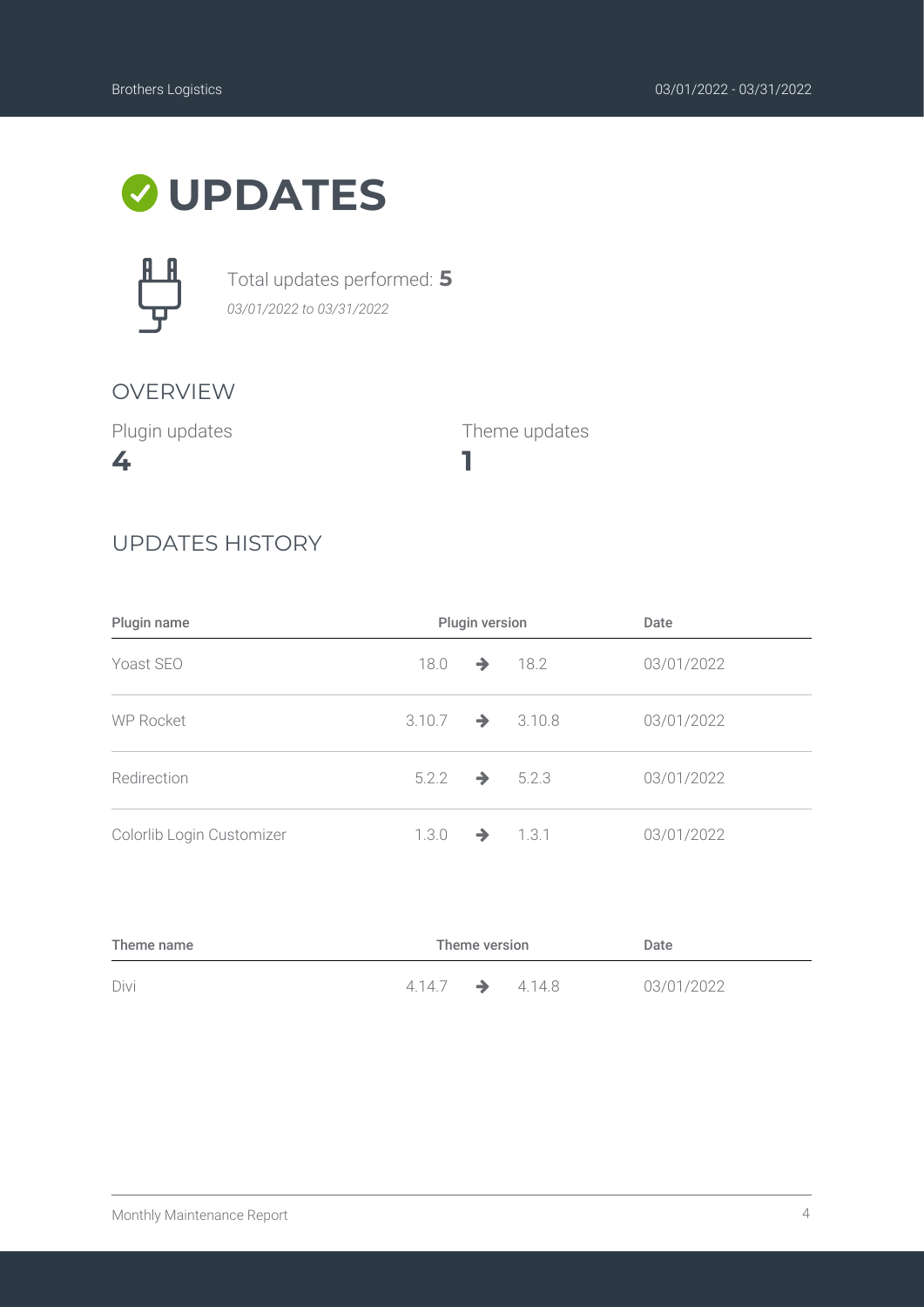### **UPTIME**



Up for: **189d 7h** Overall Uptime: **100.000%**

#### OVERVIEW

last 24 hours

**100%**

**100%** last 7 days last 30 days

**100%**

#### UPTIME HISTORY

| Event | Date       | Reason                   | <b>Duration</b> |
|-------|------------|--------------------------|-----------------|
| UP    | 09/23/2021 | $\overline{\phantom{a}}$ | 189d 7h         |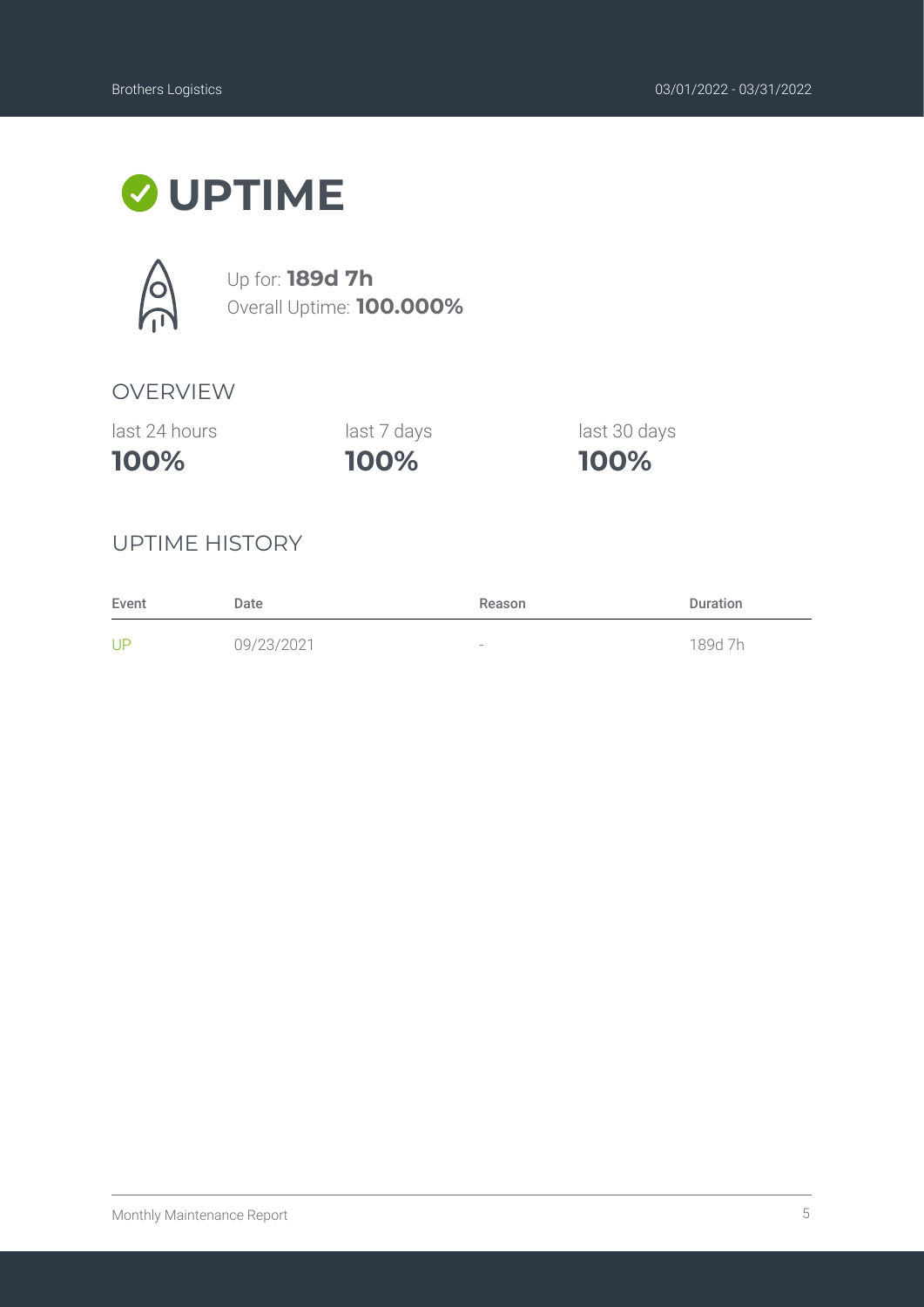



Traffic up by: **32%** *03/01/2022 to 03/31/2022*

#### OVERVIEW





**01m:04s** Session duration  $-41%$ 

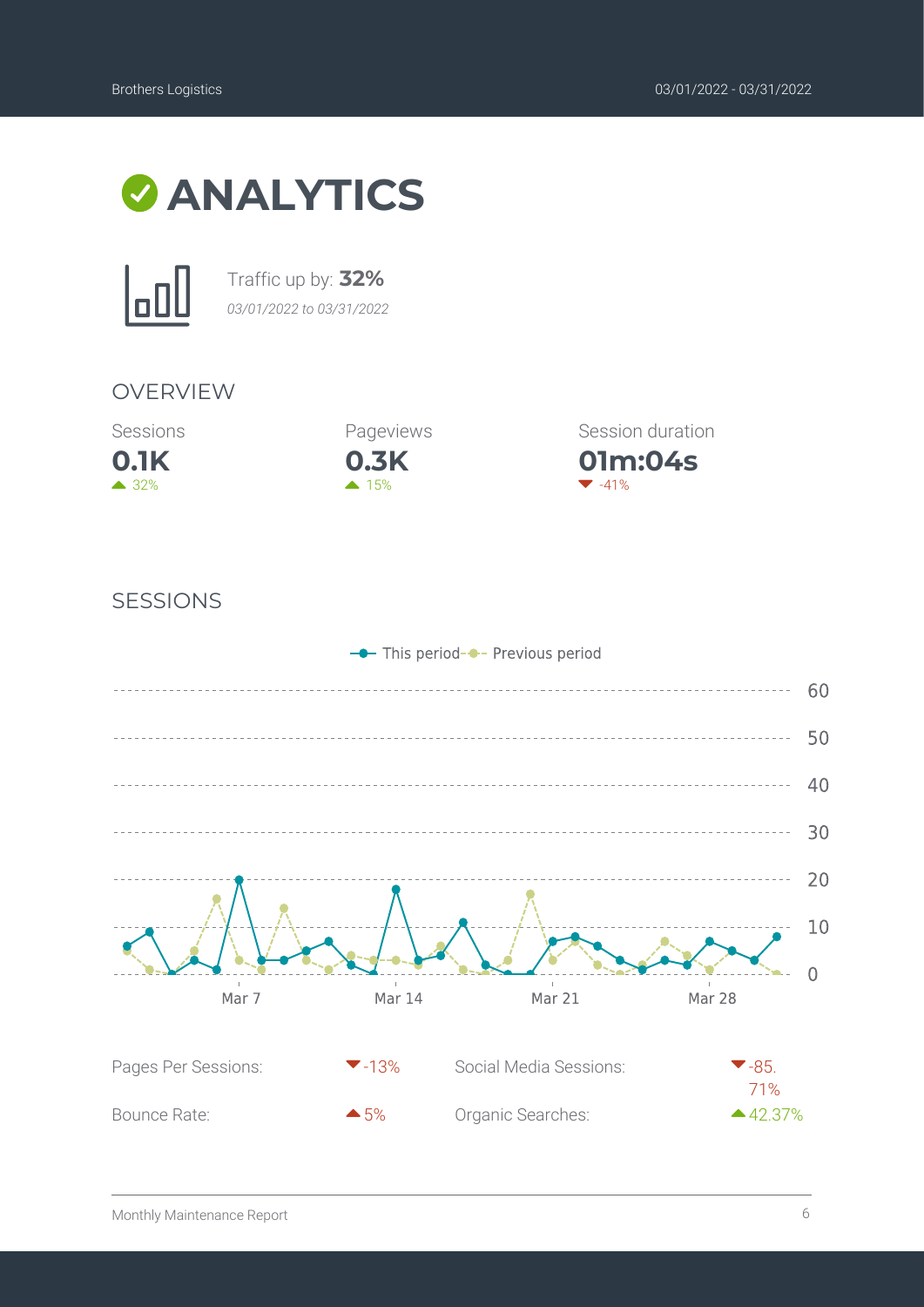| <b>Referrers</b>     | <b>Sessions</b> |
|----------------------|-----------------|
| (direct)             | 70              |
| google               | 69              |
| bing                 | 9               |
| design-bread.com     | 8               |
| baidu                | 5               |
| Countries            | <b>Sessions</b> |
| <b>United States</b> | 142             |
| China                | 6               |
| South Africa         | 3               |
| India                | 3               |

United Kingdom 3

| Pages                     | Sessions |
|---------------------------|----------|
|                           | 169      |
| /brothers-logistics/      | 65       |
| /connect/                 | 55       |
| /marshall-lawrence-bio/   | 11       |
| /thank-you-for-contacting |          |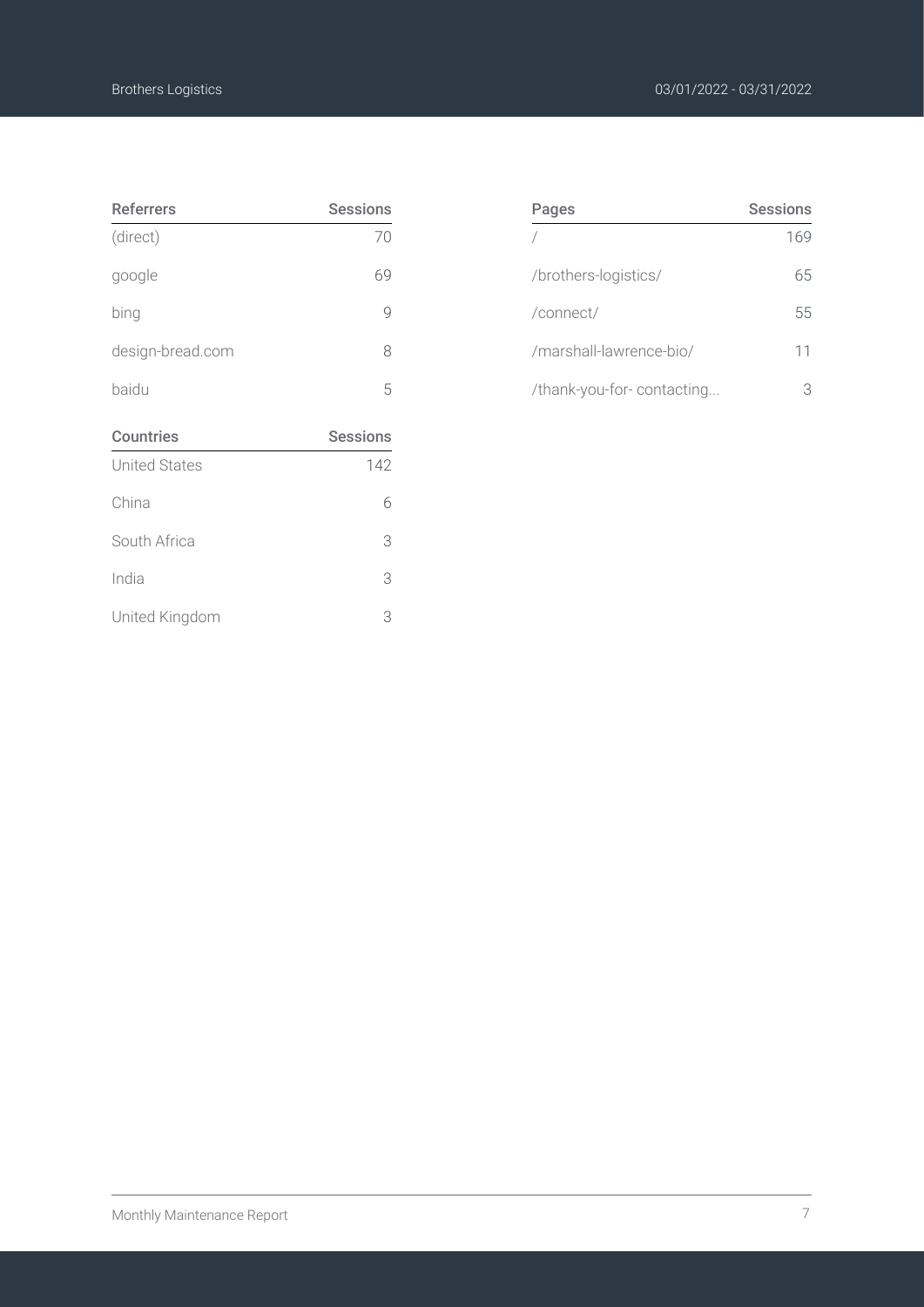# **SECURITY**



Total security checks: **4** *03/01/2022 to 03/31/2022*

#### MOST RECENT SCAN

*03/28/2022*

| Status:        | - Clean |                  |                    |  |
|----------------|---------|------------------|--------------------|--|
| Malware: Clean |         | Web Trust: Clean | Vulnerabilities: 0 |  |

#### SECURITY SCAN HISTORY

| Date            | Malware | <b>Vulnerabilities</b> | <b>Web Trust</b> |
|-----------------|---------|------------------------|------------------|
| 03/28/2022 7:01 | Clean   | Clean                  | Clean            |
| 03/21/2022 8:05 | Clean   | Clean                  | Clean            |
| 03/14/2022 6:04 | Clean   | Clean                  | Clean            |
| 03/07/2022 9:49 | Clean   | Clean                  | Clean            |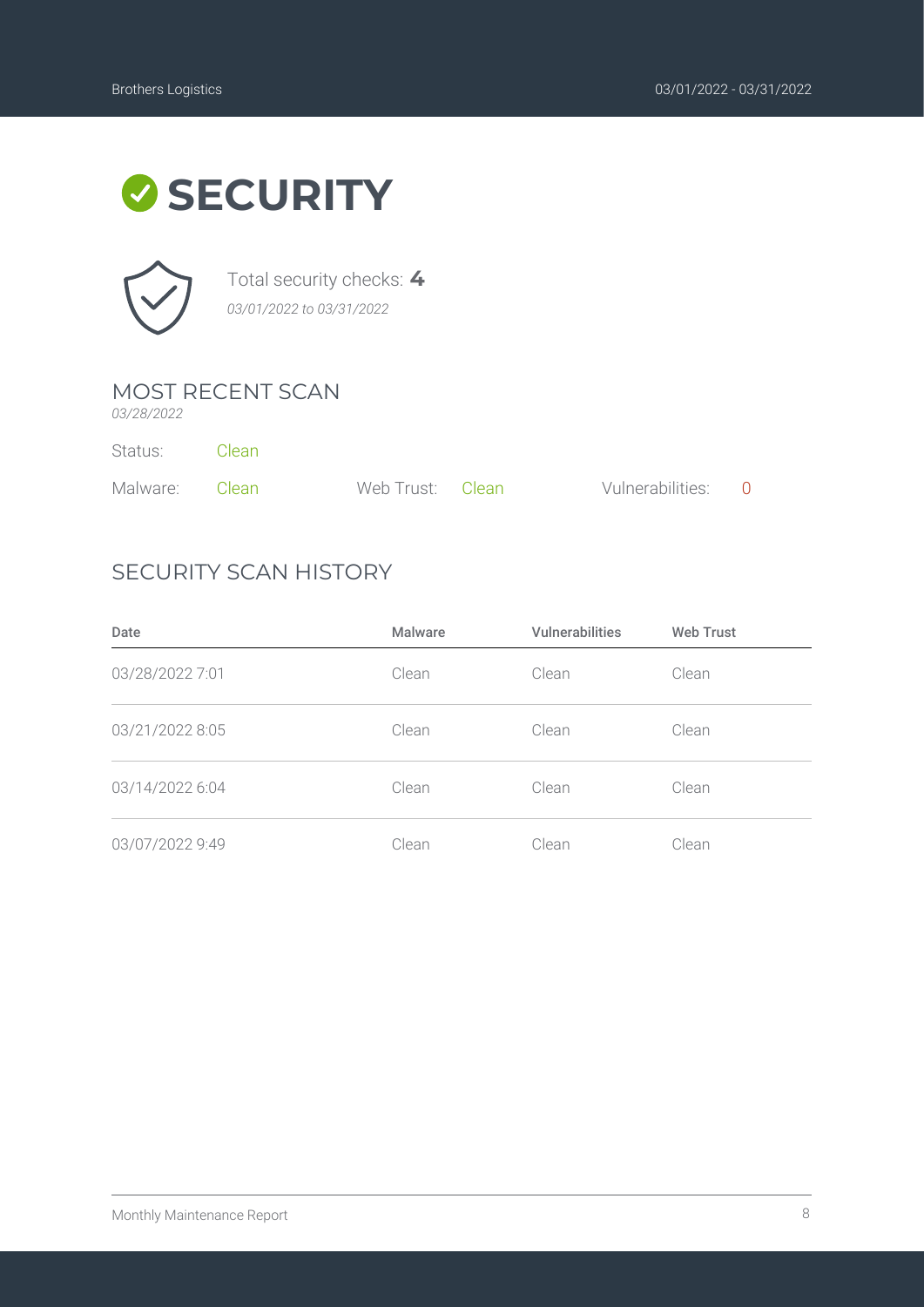



Total performance checks: **4** *03/01/2022 to 03/31/2022*

MOST RECENT SCAN

*03/28/2022*

PageSpeed Grade

**A (96%) B (88%)** Previous check: 96%

PERFORMANCE OVERVIEW



|        |  |                                                                                                                 | - PageSpeedGrade - YSlowGrade |  |                                  |                                                                       |     |
|--------|--|-----------------------------------------------------------------------------------------------------------------|-------------------------------|--|----------------------------------|-----------------------------------------------------------------------|-----|
|        |  |                                                                                                                 |                               |  | ________________________________ |                                                                       | 100 |
|        |  |                                                                                                                 |                               |  |                                  |                                                                       |     |
|        |  |                                                                                                                 |                               |  |                                  |                                                                       | 90  |
|        |  |                                                                                                                 |                               |  |                                  |                                                                       | 80  |
|        |  |                                                                                                                 |                               |  |                                  |                                                                       | 70  |
|        |  |                                                                                                                 |                               |  |                                  |                                                                       | 60  |
|        |  |                                                                                                                 |                               |  |                                  |                                                                       | 50  |
|        |  |                                                                                                                 |                               |  |                                  |                                                                       | 40  |
|        |  |                                                                                                                 |                               |  |                                  |                                                                       | 30  |
|        |  |                                                                                                                 |                               |  |                                  |                                                                       | 20  |
|        |  |                                                                                                                 |                               |  |                                  |                                                                       | 10  |
| $\Box$ |  | the contract of the contract of the contract of the contract of the contract of the contract of the contract of |                               |  | <b>Contract Contract</b>         |                                                                       | O   |
| Mar 8  |  |                                                                                                                 |                               |  |                                  | Mar 10 Mar 12 Mar 14 Mar 16 Mar 18 Mar 20 Mar 22 Mar 24 Mar 26 Mar 28 |     |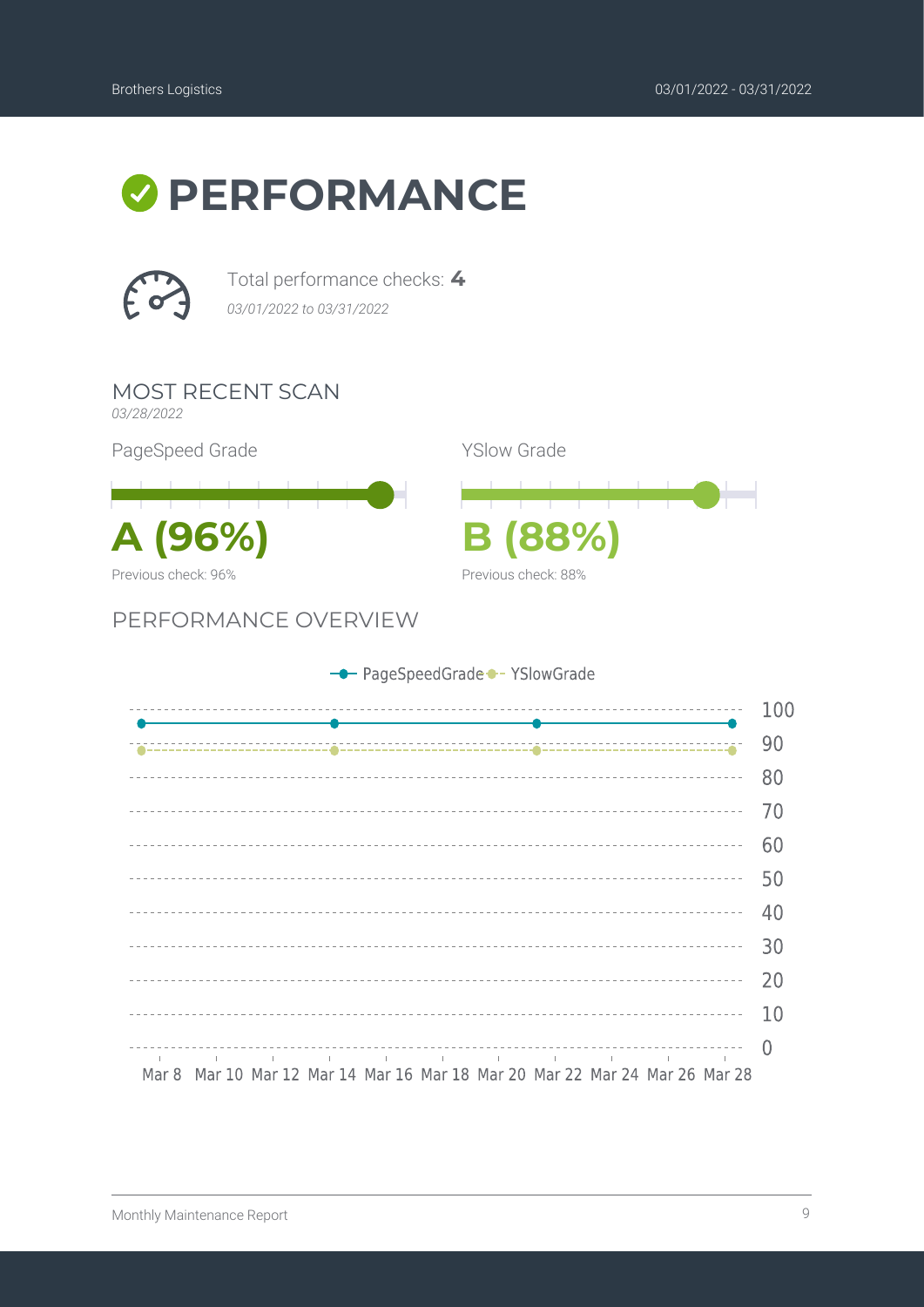#### PERFORMANCE HISTORY

| Date             | Load time | PageSpeed | YSlow   |
|------------------|-----------|-----------|---------|
| 03/28/2022 06:06 | 0.73s     | A(96%)    | B (88%) |
| 03/21/2022 08:05 | 0.69s     | A (96%)   | B (88%) |
| 03/14/2022 04:21 | 0.70s     | A (96%)   | B (88%) |
| 03/07/2022 08:27 | 0.86s     | A (96%)   | B (88%) |